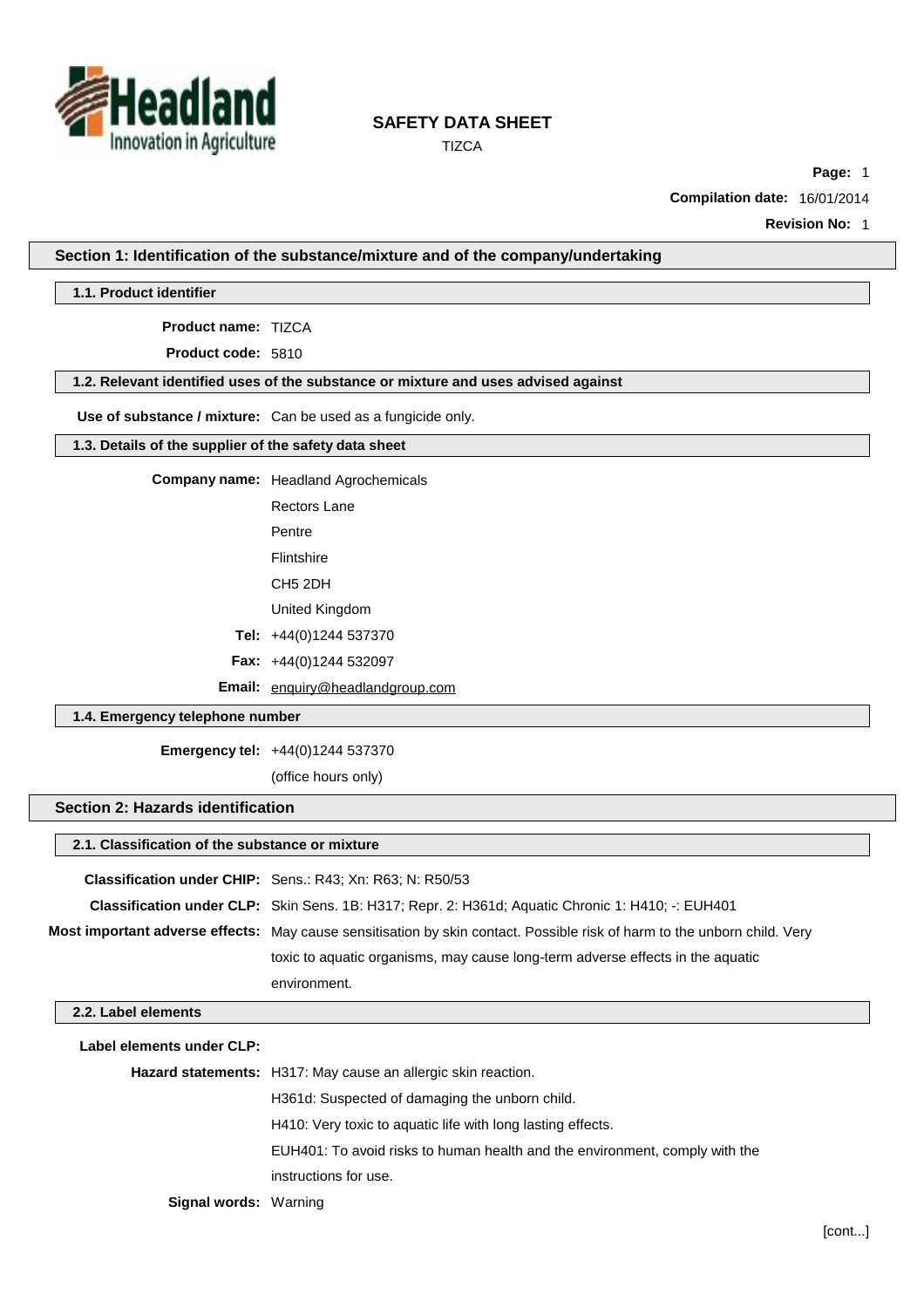**TIZCA** 

**Page:** 2

**Hazard pictograms:** GHS07: Exclamation mark

GHS08: Health hazard

GHS09: Environmental



**Precautionary statements:** P261: Avoid breathing vapours.

P273: Avoid release to the environment.

P280: Wear protective gloves/protective clothing/eye protection/face protection.

P302+352: IF ON SKIN: Wash with plenty of soap and water.

P308+313: IF exposed or concerned: Get medical advice/attention.

P501: Dispose of contents/container to hazardous or special waste collection point.

**Label elements under CHIP:**

**Hazard symbols:** Harmful.

Dangerous for the environment.

|--|--|

|                    | <b>Risk phrases:</b> R43: May cause sensitisation by skin contact.                                             |
|--------------------|----------------------------------------------------------------------------------------------------------------|
|                    | R63: Possible risk of harm to the unborn child.                                                                |
|                    | R50/53: Very toxic to aquatic organisms, may cause long-term adverse effects in the                            |
|                    | aquatic environment.                                                                                           |
|                    | <b>Safety phrases:</b> S24: Avoid contact with skin.                                                           |
|                    | S36/37: Wear suitable protective clothing and gloves.                                                          |
|                    | S60: This material and its container must be disposed of as hazardous waste.                                   |
|                    | S61: Avoid release to the environment. Refer to special instructions / safety data sheets.                     |
|                    | <b>Precautionary phrases:</b> To avoid risks to man and the environment, comply with the instructions for use. |
| 2.3. Other hazards |                                                                                                                |

**PBT:** This product is not identified as a PBT substance.

## **Section 3: Composition/information on ingredients**

# **3.2. Mixtures**

### **Hazardous ingredients:**

### FLUAZINAM

| <b>EINECS</b><br>$\sim$ $\sim$<br>$\cdots$<br>CAS<br>$\overline{\phantom{0}}$<br>.<br>.<br>ыа∘<br>essification.<br>cation<br>. .<br>sur<br>,nıı<br>ᆈ<br>┚┖ |  |
|------------------------------------------------------------------------------------------------------------------------------------------------------------|--|
|------------------------------------------------------------------------------------------------------------------------------------------------------------|--|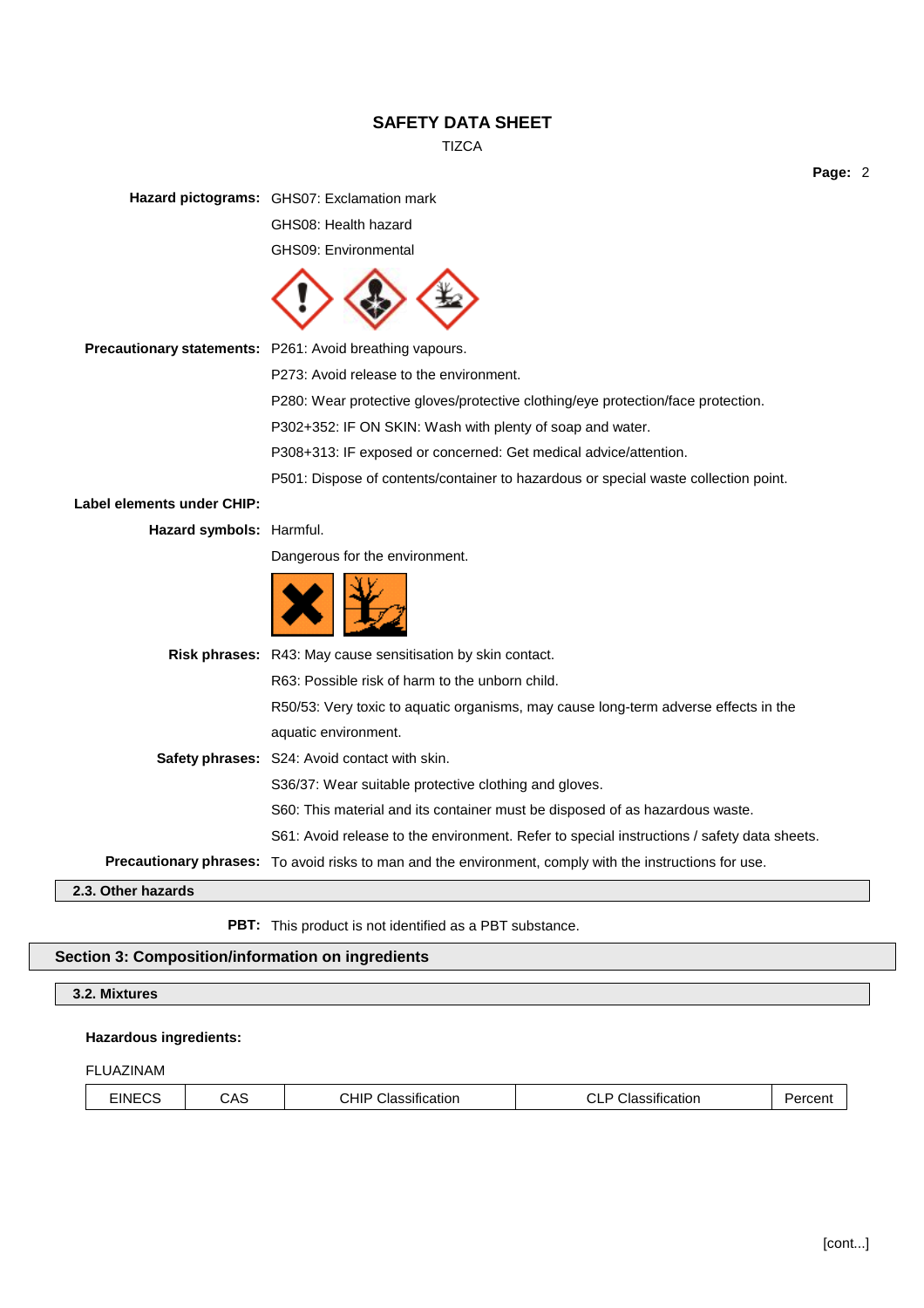**TIZCA** 

Acute Tox. 4: H332; Eye Irrit. 2: H319;

616-712-5 79622-59-6 Xn: R20; Xi: R36/38; Sens.: R43;

|                                                                                                   |                                                                                                        | Xn: R63; N: R50/53                                                                        | Skin Sens. 1A: H317; Repr. 2: H361d;<br>Aquatic Acute 1: H400; Aquatic Chronic<br>1: H410                                                                                                |          |  |  |
|---------------------------------------------------------------------------------------------------|--------------------------------------------------------------------------------------------------------|-------------------------------------------------------------------------------------------|------------------------------------------------------------------------------------------------------------------------------------------------------------------------------------------|----------|--|--|
|                                                                                                   |                                                                                                        | SODIUM ALKYLNAPTHALENE SULPHONATE-FORMALDEHYDE CONDENSATE                                 |                                                                                                                                                                                          |          |  |  |
|                                                                                                   | 577773-56-9                                                                                            | Xi: R36/38                                                                                | Skin Irrit. 2: H315; Eye Irrit. 2: H319                                                                                                                                                  | $1 - 5%$ |  |  |
| C13-15 ETHOXYLATED ALCOHOLS                                                                       |                                                                                                        |                                                                                           |                                                                                                                                                                                          |          |  |  |
|                                                                                                   | 157627-86-6                                                                                            | Xn: R22; Xi: R41                                                                          | Acute Tox. 4: H302; Eye Dam. 1: H318                                                                                                                                                     | $< 1\%$  |  |  |
| 1,2-BENZISOTHIAZOLIN-3-ONE                                                                        |                                                                                                        |                                                                                           |                                                                                                                                                                                          |          |  |  |
| 220-120-9<br>2634-33-5                                                                            |                                                                                                        | Xn: R22; Xi: R38; Xi: R41; Sens.:<br>R43; N: R50                                          | Acute Tox. 4: H302; Skin Irrit. 2: H315;<br>Eye Dam. 1: H318; Skin Sens. 1:<br>H317; Aquatic Acute 1: H400                                                                               | $< 1\%$  |  |  |
| <b>Section 4: First aid measures</b>                                                              |                                                                                                        |                                                                                           |                                                                                                                                                                                          |          |  |  |
| 4.1. Description of first aid measures                                                            |                                                                                                        |                                                                                           |                                                                                                                                                                                          |          |  |  |
|                                                                                                   |                                                                                                        |                                                                                           |                                                                                                                                                                                          |          |  |  |
|                                                                                                   |                                                                                                        |                                                                                           | Skin contact: Remove all contaminated clothes and footwear immediately unless stuck to skin. Wash<br>immediately with plenty of soap and water. Consult a doctor if irritation develops. |          |  |  |
|                                                                                                   |                                                                                                        |                                                                                           | Eye contact: Bathe the eye with running water for 15 minutes. Remove contact lenses, if present, after                                                                                   |          |  |  |
|                                                                                                   |                                                                                                        | the first 5 minutes, then continue rinsing. Consult a doctor if irritation persists or    |                                                                                                                                                                                          |          |  |  |
|                                                                                                   |                                                                                                        | problems with vision occur.                                                               |                                                                                                                                                                                          |          |  |  |
|                                                                                                   | Ingestion: Do not induce vomiting. Wash out mouth with water. If conscious, give half a litre of water |                                                                                           |                                                                                                                                                                                          |          |  |  |
| to drink immediately. If vomiting does occur, rinse mouth and drink fluids again. Transfer        |                                                                                                        |                                                                                           |                                                                                                                                                                                          |          |  |  |
| to hospital as soon as possible.                                                                  |                                                                                                        |                                                                                           |                                                                                                                                                                                          |          |  |  |
| Inhalation: Remove casualty from exposure ensuring one's own safety whilst doing so. Light cases: |                                                                                                        |                                                                                           |                                                                                                                                                                                          |          |  |  |
| Keep person under surveillance. Get medical attention immediately if symptoms                     |                                                                                                        |                                                                                           |                                                                                                                                                                                          |          |  |  |
|                                                                                                   |                                                                                                        |                                                                                           | develop. Serious cases: Get medical attention immediately or call for an ambulance.                                                                                                      |          |  |  |
| 4.2. Most important symptoms and effects, both acute and delayed                                  |                                                                                                        |                                                                                           |                                                                                                                                                                                          |          |  |  |
|                                                                                                   |                                                                                                        |                                                                                           | Skin contact: The symptoms of an allergic reaction to the product range from a mildly itchy, papular                                                                                     |          |  |  |
|                                                                                                   |                                                                                                        | rash to painful, weeping and blistering dermatitis.                                       |                                                                                                                                                                                          |          |  |  |
|                                                                                                   |                                                                                                        | Eye contact: There may be irritation and redness.                                         |                                                                                                                                                                                          |          |  |  |
|                                                                                                   |                                                                                                        | Ingestion: Nausea and stomach pain may occur. The breathing may become shallow and rapid. |                                                                                                                                                                                          |          |  |  |
|                                                                                                   |                                                                                                        | Inhalation: There may be a feeling of tightness in the chest with shortness of breath.    |                                                                                                                                                                                          |          |  |  |
|                                                                                                   |                                                                                                        | Delayed / immediate effects: Immediate effects can be expected after short-term exposure. |                                                                                                                                                                                          |          |  |  |
|                                                                                                   |                                                                                                        | 4.3. Indication of any immediate medical attention and special treatment needed           |                                                                                                                                                                                          |          |  |  |
|                                                                                                   |                                                                                                        |                                                                                           | Immediate / special treatment: Immediate medical attention is required in case of ingestion. Show this safety data                                                                       |          |  |  |
|                                                                                                   |                                                                                                        |                                                                                           | sheet to the doctor in attendance. There is no specific antidote against this substance.                                                                                                 |          |  |  |
|                                                                                                   |                                                                                                        |                                                                                           | Gastric lavage and/or administration of activated charcoal can be considered. After                                                                                                      |          |  |  |
|                                                                                                   |                                                                                                        |                                                                                           | decontamination, treatement should be directed at the control of symptoms and the                                                                                                        |          |  |  |
|                                                                                                   |                                                                                                        | clinical condition.                                                                       |                                                                                                                                                                                          |          |  |  |
|                                                                                                   |                                                                                                        |                                                                                           |                                                                                                                                                                                          |          |  |  |

**Page:** 3

30-50%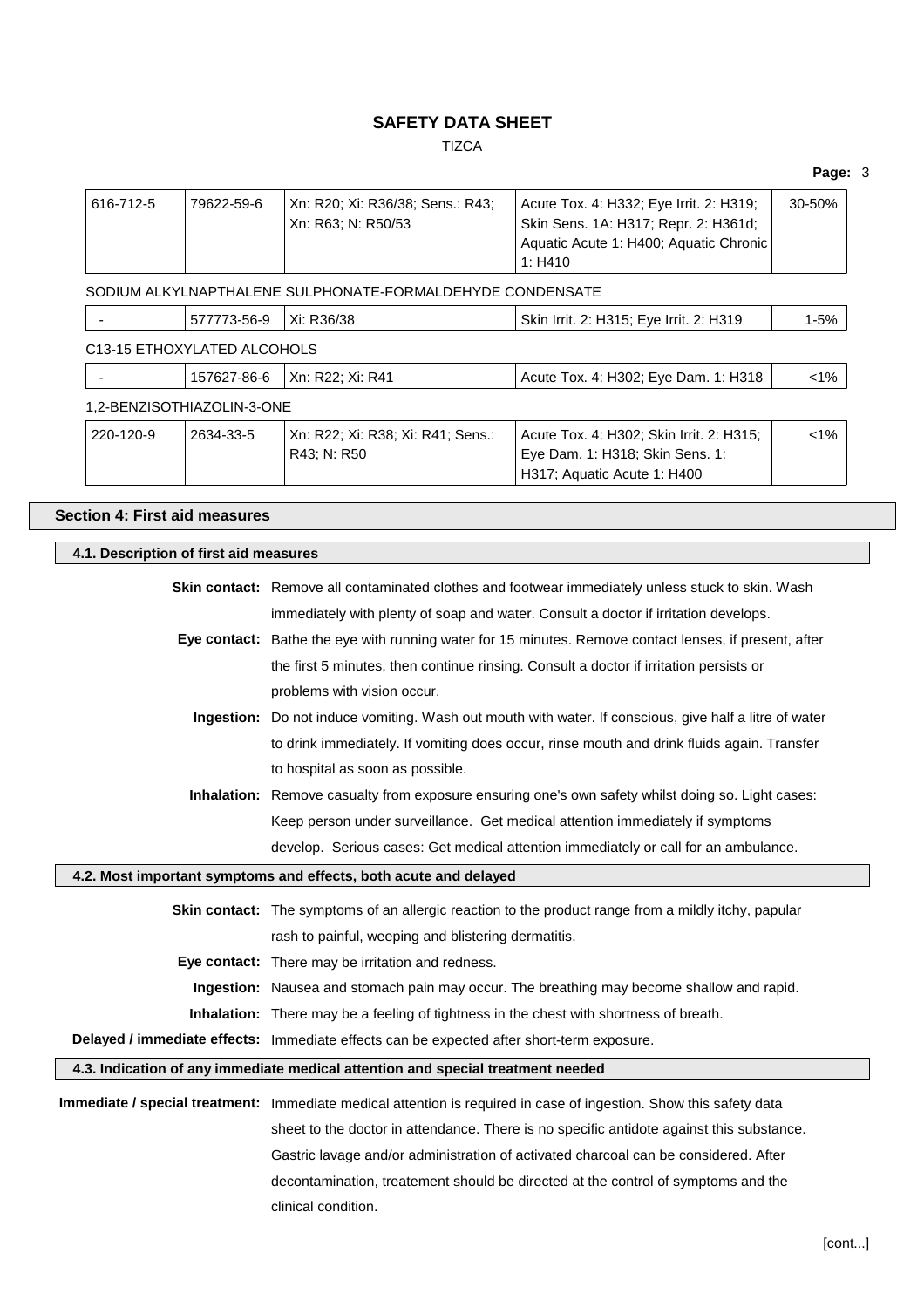**TIZCA** 

**Page:** 4

| <b>Section 5: Fire-fighting measures</b> |                                                                                                                                                                            |
|------------------------------------------|----------------------------------------------------------------------------------------------------------------------------------------------------------------------------|
| 5.1. Extinguishing media                 |                                                                                                                                                                            |
|                                          | Extinguishing media: Dry chemical or carbon dioxide for small fires, water spray or foam for large fires. Avoid<br>heavy hose streams. Use water spray to cool containers. |
|                                          | 5.2. Special hazards arising from the substance or mixture                                                                                                                 |
|                                          | Exposure hazards: Essential breakdown products are volatile, malodorous, toxic, irritant and inflammable                                                                   |
|                                          | compounds such as hydrogen fluoride, hydrogen chloride, nitrogen oxides, sulphur                                                                                           |
|                                          | dioxide, carbon oxides and various fluorinated and chlorinated organic compounds.                                                                                          |
| 5.3. Advice for fire-fighters            |                                                                                                                                                                            |
|                                          | Advice for fire-fighters: Use water spray to keep fire-exposed containers cool. Approach fire from upwind to                                                               |
|                                          | avoid hazardous vapours and toxic decomposition products. Fight fire from protected                                                                                        |
|                                          | location or maximum possible distance. Dike area to prevent water run off. Wear self-                                                                                      |
|                                          | contained breathing apparatus. Wear protective clothing to prevent contact with skin and                                                                                   |
|                                          | eyes.                                                                                                                                                                      |
| Section 6: Accidental release measures   |                                                                                                                                                                            |
|                                          | 6.1. Personal precautions, protective equipment and emergency procedures                                                                                                   |
|                                          | Personal precautions: Refer to section 8 of SDS for personal protection details. Mark out the contaminated area                                                            |
|                                          | with signs and prevent access to unauthorised personnel. If outside keep bystanders                                                                                        |
|                                          | upwind and away from danger point. Turn leaking containers leak-side up to prevent the                                                                                     |
|                                          | escape of liquid. In the case of large spills, (10 tons or more) alert the approriate                                                                                      |
|                                          | authorities.                                                                                                                                                               |
| 6.2. Environmental precautions           |                                                                                                                                                                            |
|                                          | Environmental precautions: Do not discharge into drains or rivers. Contain the spillage using bunding. Accidental                                                          |
|                                          | release into water courses must be alerted to the appropriate regulatory body.                                                                                             |
|                                          | 6.3. Methods and material for containment and cleaning up                                                                                                                  |
|                                          | Clean-up procedures: Surface water drains within close vicinity of the spill should be covered. Spills on the                                                              |
|                                          | floor or other impervious surface should be absorbed onto universal binder, Fuller's                                                                                       |
|                                          | earth or another absorbant clay. Transfer to a closable, labelled salvage container for                                                                                    |
|                                          | disposal by an appropriate method. Rinse the area with water and industrial detergent.                                                                                     |
|                                          | Absorb wash liquid onto absorbent and transfer to suitable containers. Wash waters                                                                                         |
|                                          | must be prevented from entering surface water drains. Large spills which soak into the                                                                                     |
|                                          | ground should be dug up and placed in suitable containers. Spills in water should be                                                                                       |
|                                          | contained as much as possible by isolation of the contaminated water. The                                                                                                  |
|                                          | contaminated water must be collected and removed for treatment or disposal. Refer to                                                                                       |
|                                          | section 13 of SDS for suitable method of disposal.                                                                                                                         |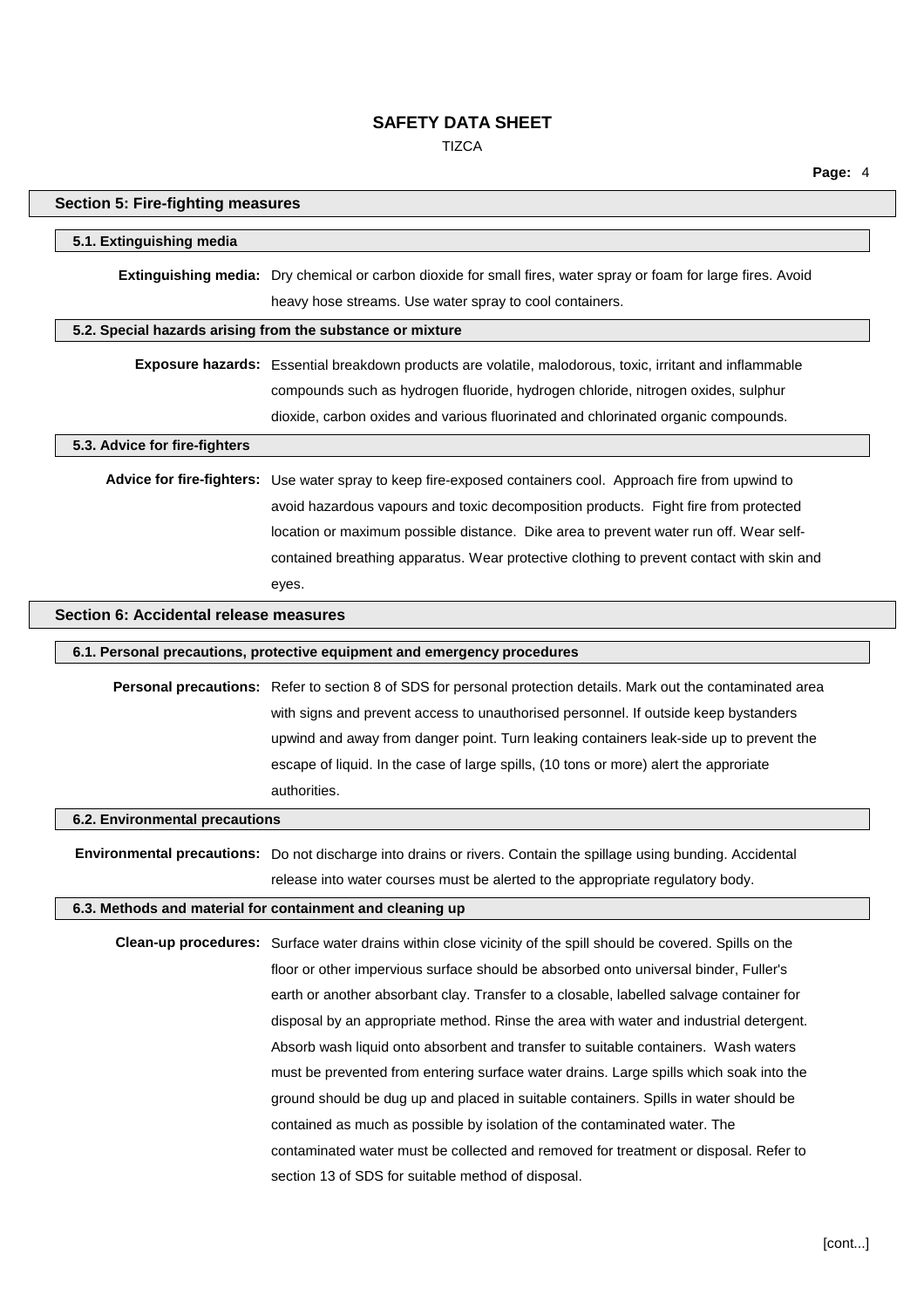**TIZCA** 

### **6.4. Reference to other sections**

**Reference to other sections:** Refer to section 8 of SDS. Refer to section 13 of SDS.

### **Section 7: Handling and storage**

#### **7.1. Precautions for safe handling**

**Handling requirements:** Avoid direct contact with the substance. Material should be handled by mechanical means as much as possible. Ensure there is sufficient ventilation of the area. Clean protective clothing and protective equipment with soap and water after use. Collect all wash water and dispose of as hazardous waste.

### **7.2. Conditions for safe storage, including any incompatibilities**

**Storage conditions:** Recommended storage temperature: 5 - 30°C. Keep away from direct sunlight. Keep container tightly closed. The storage room should be contructed of incombustible material, closed, dry, ventilated and with impermeable floor. A warning sign reading 'POISON' is recommended. The room should only be used for storage of chemicals, and without access to unauthorised persons or children. Food, drink, feed and seed should not be present. A hand wash station should be available.

### **7.3. Specific end use(s)**

**Specific end use(s):** This product is a registered pesticide, which may only be used for the applications it is registered for, in accordance with a label approved by the regulatory authorities.

# **Section 8: Exposure controls/personal protection**

### **8.1. Control parameters**

**Workplace exposure limits:** No data available.

### **8.1. DNEL/PNEC Values**

#### **Hazardous ingredients:**

### **1,2-BENZISOTHIAZOLIN-3-ONE**

| Type        | Exposure                       | alue/ | ≌opulation | ⊟ffect   |
|-------------|--------------------------------|-------|------------|----------|
| <b>DNEL</b> | Inhalation (developmental tox) | 111   | Consumers  | Systemic |

#### **8.2. Exposure controls**

| <b>Engineering measures:</b> When used in a closed system, personal protection equipment will not be required. The |        |
|--------------------------------------------------------------------------------------------------------------------|--------|
| following is meant for other situations, when the use of a closed system is not possible,                          |        |
| or when it is necessary to open the system. Consider the need to render equipment or                               |        |
| piping system non-hazardous before opening.                                                                        |        |
| Respiratory protection: Respiratory protection with universal filter type, including particle filter.              |        |
| Hand protection: Wear chemical resistant gloves, such as barrier laminate, butyl rubber or nitrile rubber.         |        |
| The breakthrough times of these materials for the product are unknown. Replace gloves                              |        |
| frequently and limit work done manually. Before removing gloves, wash with soap and                                |        |
| water.                                                                                                             | [cont] |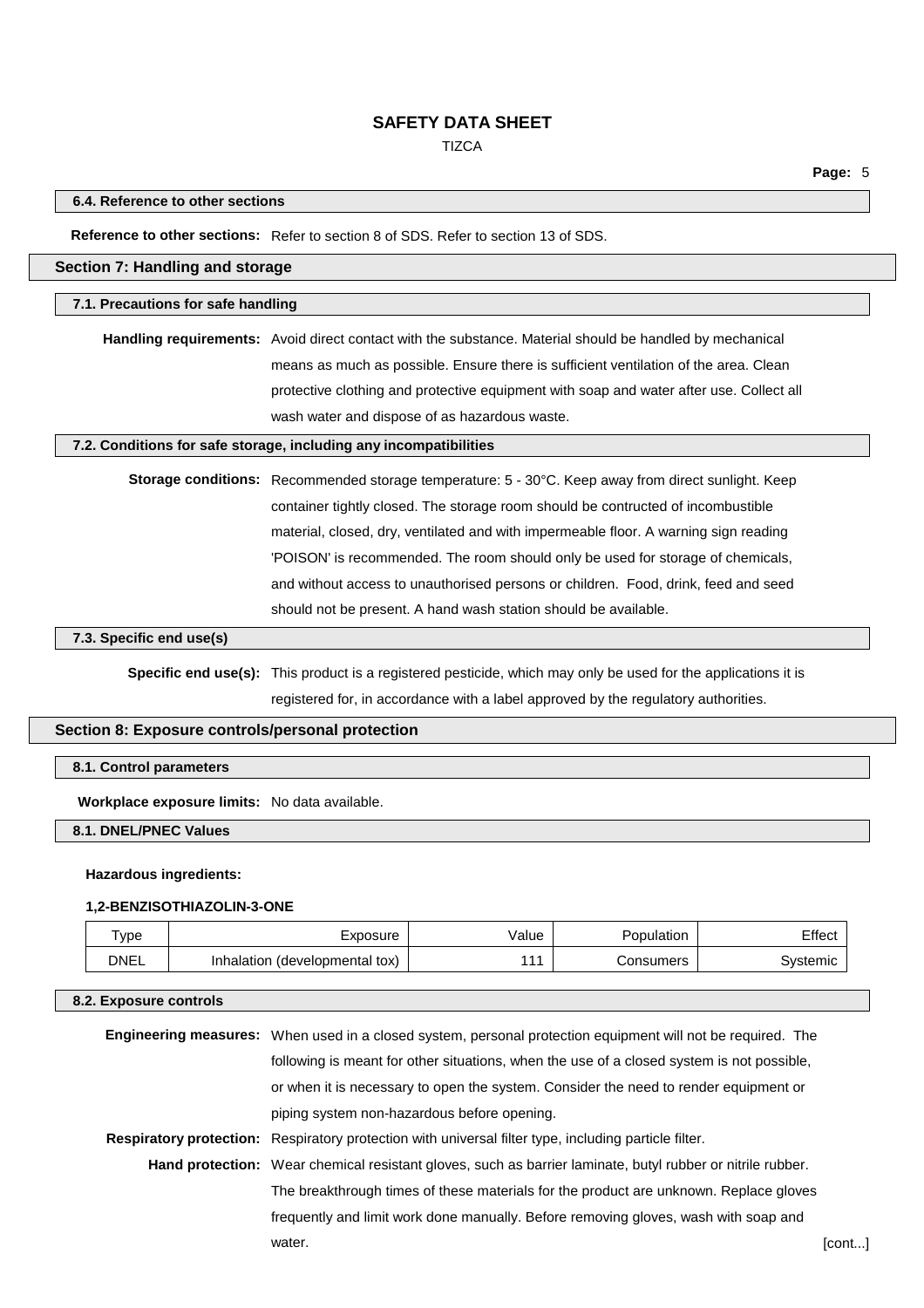**TIZCA** 

**Eye protection:** Face-shield. Ensure eye bath is to hand.

**Skin protection:** Waterproof pants and apron of chemical resistant material or coveralls with PE coating will be sufficient for short time exposure. Coveralls must be discarded after use if contaminated. In cases of prolonged exposure, barrier laminate coveralls may be required. **Environmental:** Refer to specific Member State legislation for requirements under Community

environmental legislation.

# **Section 9: Physical and chemical properties**

#### **9.1. Information on basic physical and chemical properties**

|                                       | <b>State: Liquid</b>                                   |                               |                 |
|---------------------------------------|--------------------------------------------------------|-------------------------------|-----------------|
|                                       | <b>Colour:</b> Light yellow to light red-brown         |                               |                 |
|                                       | <b>Odour:</b> Barely perceptible odour                 |                               |                 |
|                                       | <b>Oxidising:</b> Non-oxidising (by EC criteria)       |                               |                 |
| <b>Solubility in water: Miscible</b>  |                                                        |                               |                 |
|                                       | Viscosity: 1400 - 7000 mPa.s (depending on shear rate) |                               |                 |
| <b>Boiling point/range°C:</b> >100    |                                                        | <b>Flash point °C:</b> $>103$ |                 |
| <b>Relative density:</b> 1.28 at 20°C |                                                        |                               | $pH: 7.5 - 8.3$ |
|                                       |                                                        |                               |                 |

**9.2. Other information**

**Other information:** No data available.

## **Section 10: Stability and reactivity**

**10.1. Reactivity**

**Reactivity:** Stable under recommended transport or storage conditions.

**10.2. Chemical stability**

**Chemical stability:** Stable under normal conditions.

### **10.3. Possibility of hazardous reactions**

**Hazardous reactions:** Hazardous reactions will not occur under normal transport or storage conditions.

Decomposition may occur on exposure to conditions or materials listed below.

**10.4. Conditions to avoid**

**Conditions to avoid:** Heat.

**10.5. Incompatible materials**

**Materials to avoid:** No data available.

### **10.6. Hazardous decomposition products**

**Haz. decomp. products:** In combustion emits toxic fumes. See subsection 5.2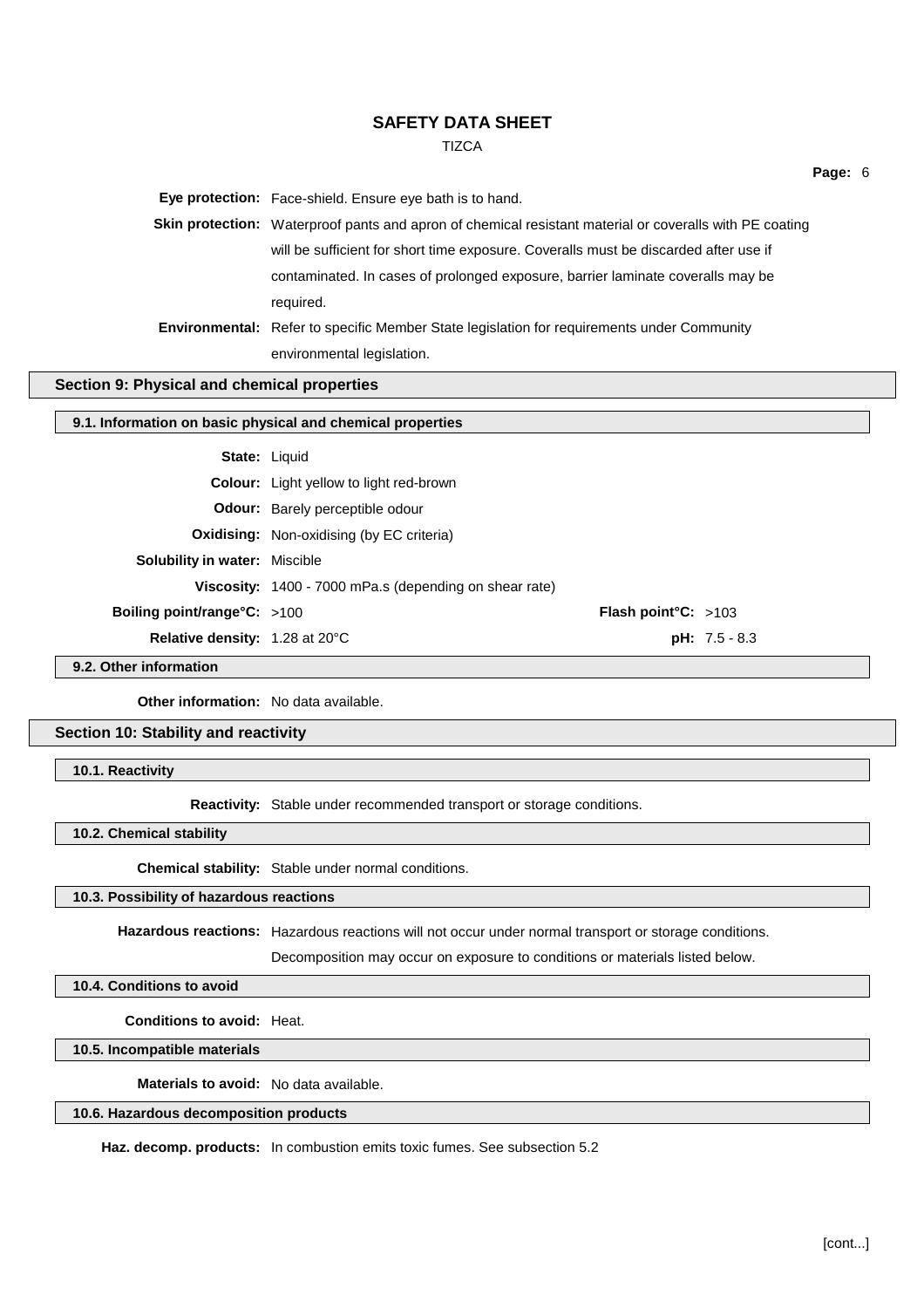# **TIZCA**

**Page:** 7

### **Section 11: Toxicological information**

### **11.1. Information on toxicological effects**

### **Toxicity values:**

| Route          | <b>Species</b> | Test    | Value | Units |
|----------------|----------------|---------|-------|-------|
| ORAL           | <b>RAT</b>     | LD50    | >2000 | mg/kg |
| DERMAL         | <b>RAT</b>     | LD50    | >2000 | mg/kg |
| <b>VAPOURS</b> | <b>RAT</b>     | 4H LC50 | >3.56 | mg/l  |

### **Hazardous ingredients:**

# **FLUAZINAM**

| DERMAL <sup>'</sup> | RAT        | LD50    | >2000 | mg/kg |
|---------------------|------------|---------|-------|-------|
| DUST/MIST           | <b>RAT</b> | 4H LC50 | 1.68  | mg/l  |
| ' ORAL              | <b>RAT</b> | LD50    | >2000 | mg/kg |

### **SODIUM ALKYLNAPTHALENE SULPHONATE-FORMALDEHYDE CONDENSATE**

| ORAL | $R^2$ R $\Delta$ $\overline{A}$ | ∟טכט | $1 - 0 -$ | na/kr |
|------|---------------------------------|------|-----------|-------|
|      |                                 | $ -$ | >4500     | . .   |
|      |                                 |      |           |       |

# **C13-15 ETHOXYLATED ALCOHOLS**

| ORA.<br>◡ ・・・ | - - | ∟∟∪ບ<br>$ -$ | $\overline{\phantom{a}}$ |
|---------------|-----|--------------|--------------------------|
|               |     |              |                          |

### **1,2-BENZISOTHIAZOLIN-3-ONE**

| ORL | <b>MUS</b> | LD50 | 1150 | mg/kg |
|-----|------------|------|------|-------|
| ORL | <b>RAT</b> | LD50 | 1020 | mg/kg |

# **Relevant effects for mixture:**

| Effect<br>----- | १oute      | Basis                               |
|-----------------|------------|-------------------------------------|
| ∽<br>ıor        | <b>DRM</b> | calculated<br>.dous:<br>∠arr<br>⊓d∠ |

#### **Symptoms / routes of exposure**

**Skin contact:** The symptoms of an allergic reaction to the product range from a mildly itchy, papular

rash to painful, weeping and blistering dermatitis.

**Eye contact:** There may be irritation and redness.

**Ingestion:** Nausea and stomach pain may occur. The breathing may become shallow and rapid.

**Inhalation:** There may be a feeling of tightness in the chest with shortness of breath.

# **Delayed / immediate effects:** Immediate effects can be expected after short-term exposure.

# **Section 12: Ecological information**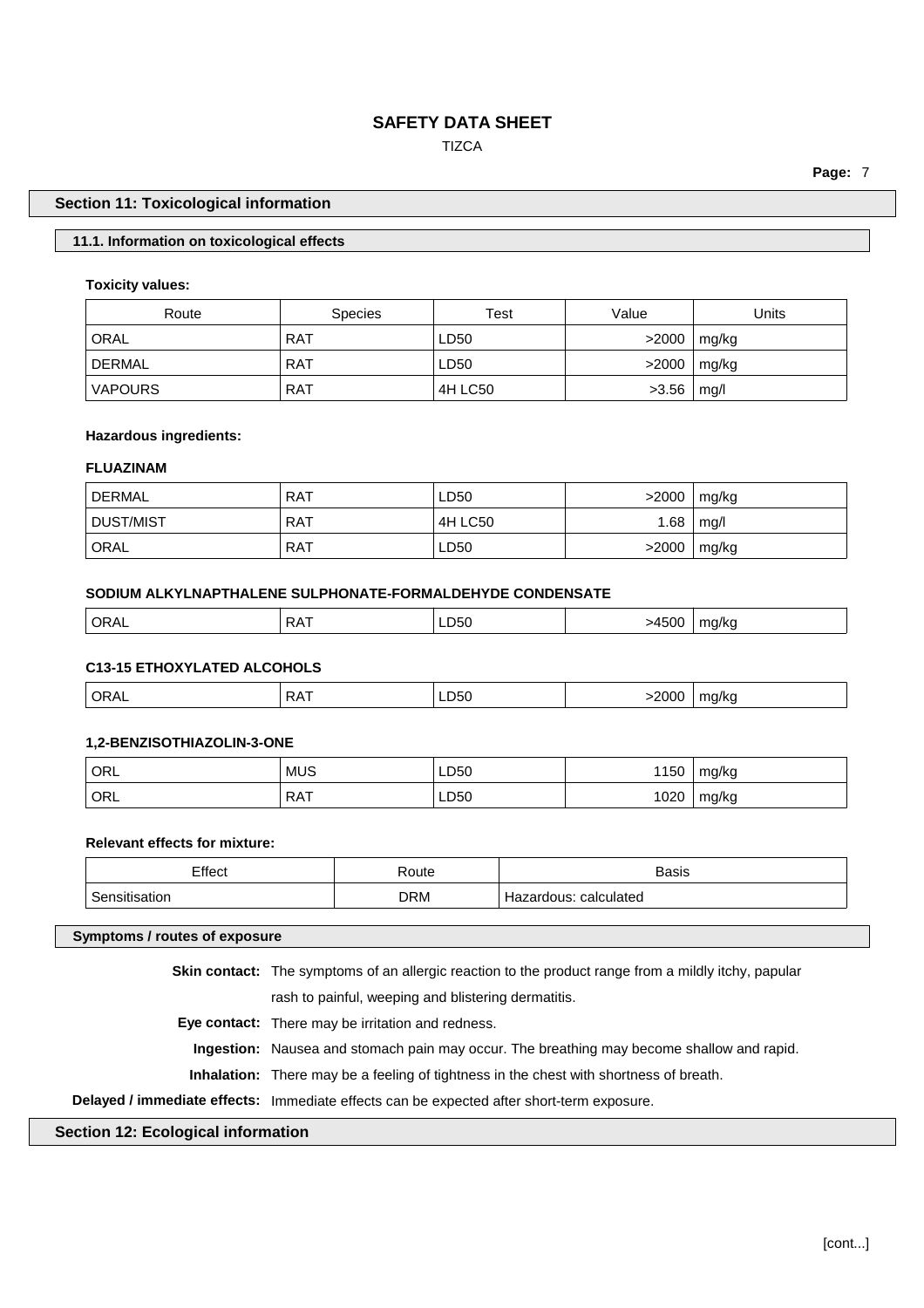**TIZCA** 

**Page:** 8

### **12.1. Toxicity**

| <b>Ecotoxicity values:</b> |  |
|----------------------------|--|
|----------------------------|--|

| <b>Species</b>                           | Test             | Value | <b>Units</b>   |
|------------------------------------------|------------------|-------|----------------|
| RAINBOW TROUT (Oncorhynchus mykiss)      | 96H LC50         | 0.163 | mg/l           |
| DAPHNID (Daphnia magna)                  | 48H EC50         | 0.23  | mg/l           |
| ALGAE (Desmodesmus subspicatus)          | 96H IC50         | 0.039 | mq/l           |
| JAPANESE QUAIL (Coturnix coturnix japoni | LD50             | >2000 | mg/kg          |
| EARTHWORM (Eisenia foetida)              | 14d LC50         | >1000 | mg/kg dry soil |
| BEE (Apis mellifera)                     | 48H LD50 contact | >100  | µg/bee         |
| BEE (Apis mellifera)                     | 48H LD50 oral    | >100  | µg/bee         |

**12.2. Persistence and degradability**

**Persistence and degradability:** Fluazinam is biodegradable, but it does not meet the criteria for being readily biodegradable. It undergoes degradation in the environment and in waste water treatment plants. Primary degradation half-lives in the environment vary with circumstances, but are usually a few months. The product contains minor amounts of not readily biodegradable ingredients, which may not be degradable in waste water treatment plants.

#### **12.3. Bioaccumulative potential**

**Bioaccumulative potential:** Fluazinam: Log Kow = 3.56; BCF = 500 - 800 (Bluegill sunfish, Lepomis macrochirus). Fluazinam has a small potential to bioaccumulate but is metabolised relatively rapidly.

**12.4. Mobility in soil**

**Mobility:** Fluazinam has low mobility in soil.

#### **12.5. Results of PBT and vPvB assessment**

**PBT identification:** This product is not identified as a PBT substance.

**12.6. Other adverse effects**

**Other adverse effects:** No data available.

### **Section 13: Disposal considerations**

**13.1. Waste treatment methods**

| <b>Disposal operations:</b> Transfer to a suitable container and arrange for collection by specialised disposal          |
|--------------------------------------------------------------------------------------------------------------------------|
| company. Do not contaminate ponds, waterways or ditches with chemical or used                                            |
| containers.                                                                                                              |
| <b>Disposal of packaging:</b> Triple rinse (or equivalent) and offer for recycling or reconditioning. Alternatively, the |
| packaging can be rinsed and punctured to make it unusable for other purpose, and then                                    |
| be disposed of in a sanitary landfill. Treat the cleaning water following the above method                               |
| for waste product. Alternatively, packaging can be delivered to a licensed service for                                   |
| disposal of hazardous waste.                                                                                             |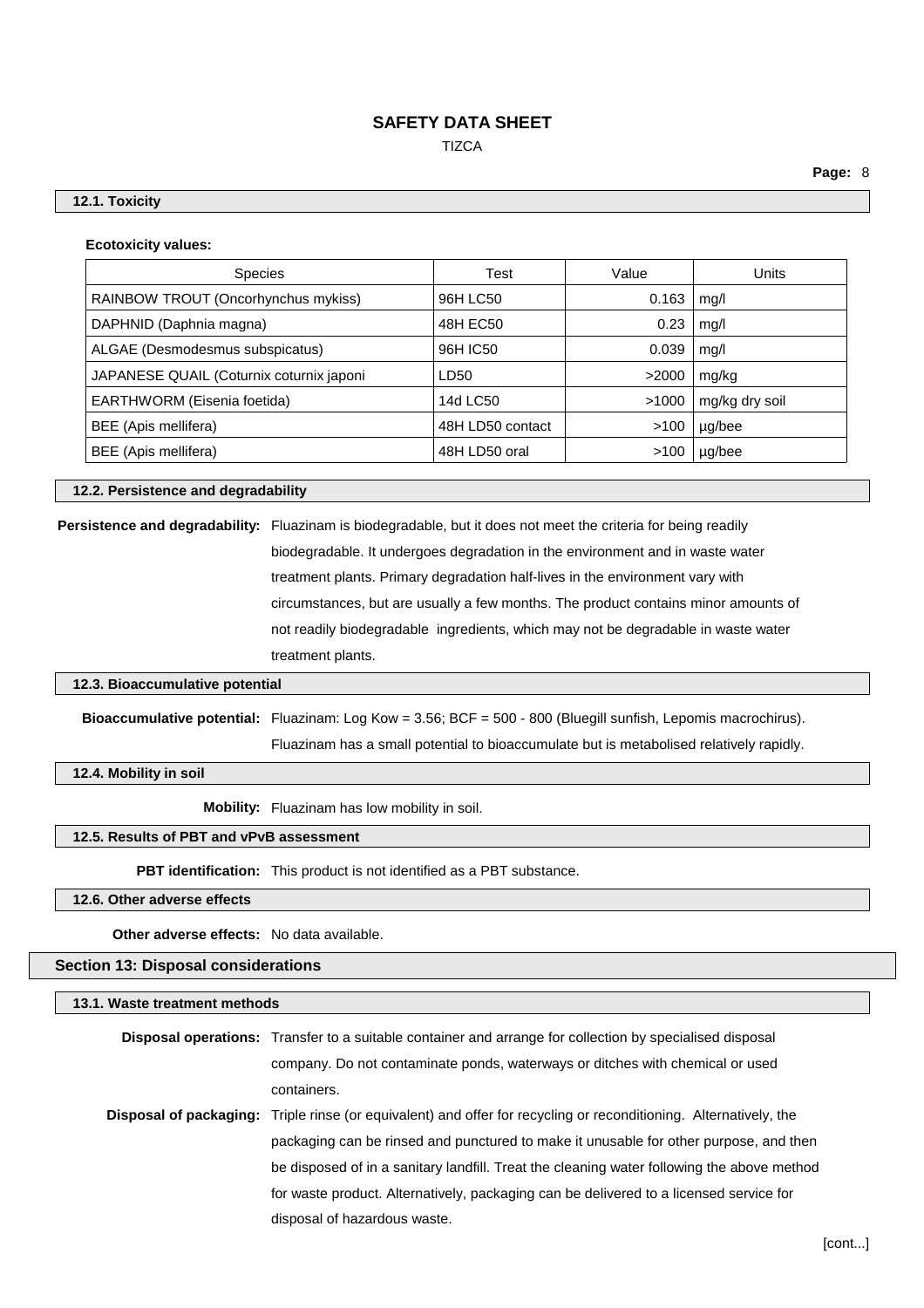**TIZCA** 

**Page:** 9

**NB:** The user's attention is drawn to the possible existence of regional or national

regulations regarding disposal.

### **Section 14: Transport information**

**14.1. UN number**

**UN number:** UN3082

**14.2. UN proper shipping name**

**Shipping name:** ENVIRONMENTALLY HAZARDOUS SUBSTANCE, LIQUID, N.O.S.

(FLUAZINAM)

**14.3. Transport hazard class(es)**

**Transport class:** 9

**14.4. Packing group**

**Packing group:** III

**14.5. Environmental hazards**

**Environmentally hazardous:** Yes **Marine pollutant:** Yes

**14.6. Special precautions for user**

**Special precautions:** No special precautions.

**Tunnel code:** E

**Transport category:** 3

### **14.7. Transport in bulk according to Annex II of MARPOL73/78 and the IBC Code**

**Transport in bulk:** The product is not transported in bulk tankers.

### **Section 15: Regulatory information**

**15.1. Safety, health and environmental regulations/legislation specific for the substance or mixture**

**Specific regulations:** Sevesco category in Annex I, part 2, to Dir.96/82/EC: dangerous for the environment. Dir. 92/85/EEC: The employer shall assess the degree and duration of exposure at the workplace and any possible effect on pregnant women working with this product, and decide which measures should be taken. Workers under the age of 18 are not permitted to work with the product. All ingredients in this product are covered by EU chemical legislation. Product Registration Number: MAPP 16289.

**15.2. Chemical Safety Assessment**

**Chemical safety assessment:** A chemical safety assessment has not been carried out for the substance or the mixture by the supplier.

### **Section 16: Other information**